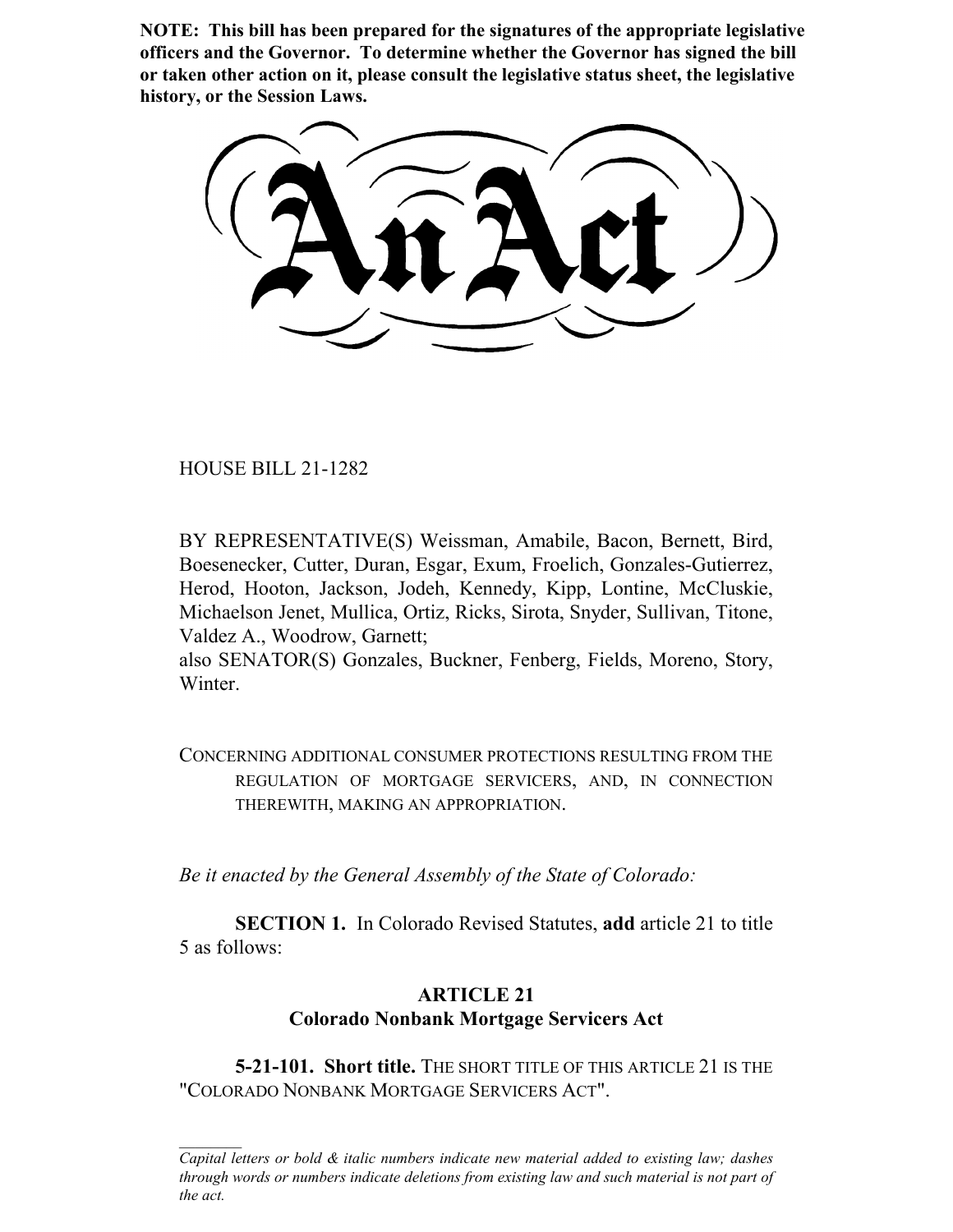**5-21-102. Scope of article.** UNLESS OTHERWISE PROVIDED IN THIS ARTICLE 21, THIS ARTICLE 21 APPLIES TO ANY PERSON ENGAGED IN SERVICING A RESIDENTIAL MORTGAGE LOAN SECURED BY A DWELLING OR RESIDENTIAL REAL PROPERTY LOCATED IN THIS STATE.

**5-21-103. Definitions.** AS USED IN THIS ARTICLE 21, UNLESS THE CONTEXT OTHERWISE REQUIRES:

(1) "ADMINISTRATOR" MEANS THE ADMINISTRATOR OF THE "UNIFORM CONSUMER CREDIT CODE", ARTICLES 1 TO 9 OF THIS TITLE 5, DESIGNATED PURSUANT TO SECTION 5-6-103.

(2) "BORROWER" MEANS AN INDIVIDUAL OBLIGATED TO REPAY A RESIDENTIAL MORTGAGE LOAN.

(3) "LOANS HELD FOR SALE" MEANS LOANS ORIGINATED AND HELD FOR SALE FOR UP TO THREE HUNDRED SIXTY-FOUR DAYS AFTER EACH LOAN'S ORIGINATION.

(4) "MORTGAGE SERVICER" MEANS A PERSON, WHEREVER LOCATED, THAT IS RESPONSIBLE FOR SERVICING A COLORADO RESIDENTIAL MORTGAGE LOAN.A MORTGAGE SERVICER INCLUDES A PERSON THAT MAKES PAYMENTS TO A BORROWER UNDER A REVERSE MORTGAGE AS DEFINED IN SECTION 11-38-102 (4). A MORTGAGE SERVICER DOES NOT INCLUDE:

(a) A SUPERVISED FINANCIAL ORGANIZATION AS DEFINED IN SECTION 5-1-301 (45);

(b) A MORTGAGE LOAN ORIGINATOR REGULATED BY THE DIVISION OF REAL ESTATE OR AS DEFINED IN SECTION 12-10-702 (14)(a) OR A MORTGAGE COMPANY REGULATED BY THE DIVISION OF REAL ESTATE OR AS DEFINED IN SECTION 12-10-702 (12); EXCEPT THAT A MORTGAGE LOAN ORIGINATOR OR MORTGAGE COMPANY THAT ALSO SERVICES A RESIDENTIAL MORTGAGE LOAN IS A MORTGAGE SERVICER;

(c) A FEDERAL AGENCY OR DEPARTMENT;

(d) A COLLECTION AGENCY AS DEFINED IN SECTION 5-16-103 (3) THAT IS LICENSED PURSUANT TO SECTION 5-16-120 OR IS EXEMPT FROM

PAGE 2-HOUSE BILL 21-1282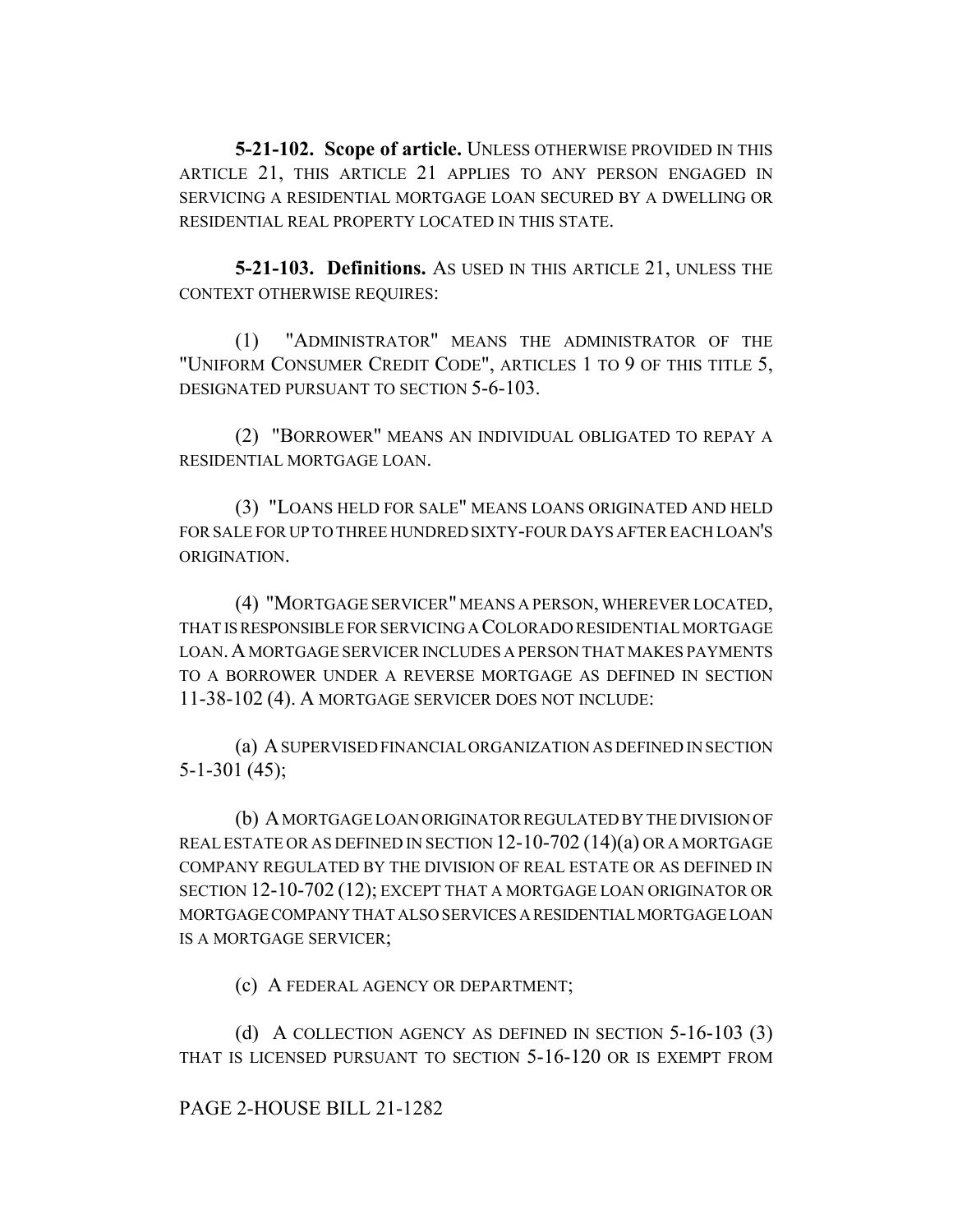LICENSURE UNDER SECTION 5-16-103 (3)(e) AND WHOSE MORTGAGE DEBT COLLECTION BUSINESS INVOLVES COLLECTION OF RESIDENTIAL MORTGAGE LOANS OBTAINED BY THE COLLECTION AGENCY AFTER DEFAULT; EXCEPT THAT A COLLECTION AGENCY THAT ALSO SERVICES RESIDENTIAL MORTGAGE LOANS ASSIGNED TO THE COLLECTION AGENCY BEFORE DEFAULT IS A MORTGAGE SERVICER;

(e) AN AGENCY, INSTRUMENTALITY, OR POLITICAL SUBDIVISION OF THIS STATE;

(f) A SUPERVISED LENDER AS DEFINED IN SECTION 5-1-301 (46); EXCEPT THAT A SUPERVISED LENDER, OTHER THAN A SUPERVISED FINANCIAL ORGANIZATION AS DEFINED IN SECTION 5-1-301 (45), THAT ALSO SERVICES RESIDENTIAL MORTGAGE LOANS IS A MORTGAGE SERVICER;

(g) A SMALL SERVICER THAT SERVICES FEWER THAN FIVE THOUSAND RESIDENTIAL MORTGAGE LOANS IN ANY CALENDAR YEAR, EXCLUSIVE OF LOANS HELD FOR SALE, AS DETERMINED BY THE ADMINISTRATOR, WHO SHALL APPLY THE CRITERIA IN 12 CFR  $1026.41$  (e)(4)(iii) OR ANY SUCCESSOR REGULATION;

(h) A PERSON THAT THE ADMINISTRATOR DESIGNATES BY RULE OR ORDER AS EXEMPT. THESE EXEMPTIONS ARE LIMITED TO NONPROFIT ORGANIZATIONS, GOVERNMENT AGENCIES, OR OTHER ENTITIES WHOSE PRIMARY BUSINESS IS NOT TO SERVICE MORTGAGES AND THAT SEEK TO PROMOTE AFFORDABLE HOUSING OR FINANCING.

(i) AN ORIGINATOR OR SERVICER THAT UTILIZES A SUBSERVICER TO CARRY OUT THE ADMINISTRATIVE FUNCTIONS OF SERVICING A MORTGAGE UNLESS THE SUBSERVICER IS ACTING AT THE DIRECTION OF THE ORIGINATOR OR SERVICER; OR

(j) A PERSON THAT SERVICES LOANS HELD FOR SALE.

(5) "NOTIFIER" MEANS A PERSON REQUIRED TO NOTIFY THE ADMINISTRATOR OF THE PERSON'S ACTIVITIES AS A MORTGAGE SERVICER PURSUANT TO THIS ARTICLE 21.

(6) "RECORD" MEANS INFORMATION THAT IS INSCRIBED ON A TANGIBLE MEDIUM OR THAT IS STORED IN AN ELECTRONIC OR OTHER MEDIUM

#### PAGE 3-HOUSE BILL 21-1282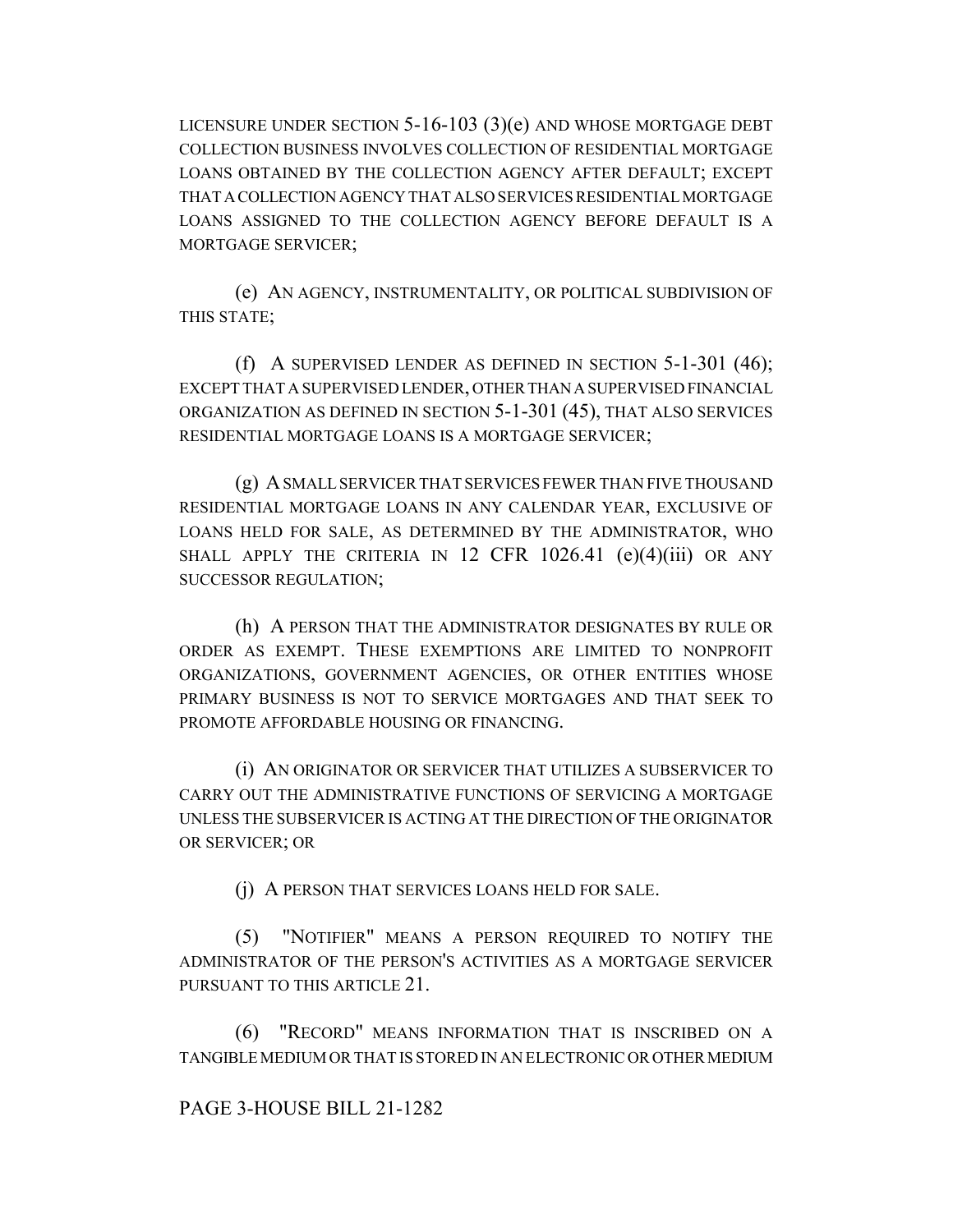AND IS RETRIEVABLE IN PERCEIVABLE FORM.

(7) "RESIDENTIAL MORTGAGE LOAN" MEANS A LOAN THAT IS PRIMARILY FOR PERSONAL, FAMILY, OR HOUSEHOLD USE AND THAT IS SECURED BY A MORTGAGE, DEED OF TRUST, OR OTHER EQUIVALENT, CONSENSUAL SECURITY INTEREST ON A DWELLING OR RESIDENTIAL REAL PROPERTY UPON WHICH IS CONSTRUCTED OR INTENDED TO BE CONSTRUCTED A DWELLING AS DEFINED BY SECTION 5-1-301 (18).

(8) "SERVICING" MEANS RECEIVING ANY SCHEDULED PERIODIC PAYMENTS FROM A BORROWER PURSUANT TO THE TERMS OF A RESIDENTIAL MORTGAGE LOAN, INCLUDING AMOUNTS FOR ESCROW ACCOUNTS, AND MAKING THE PAYMENTS TO THE OWNER OF THE LOAN OR OTHER THIRD PARTIES OF PRINCIPAL AND INTEREST AND SUCH OTHER PAYMENTS WITH RESPECT TO THE AMOUNTS RECEIVED FROM THE BORROWER AS MAY BE REQUIRED PURSUANT TO THE TERMS OF THE RESIDENTIAL MORTGAGE SERVICING LOAN DOCUMENTS OR SERVICING CONTRACT. IN THE CASE OF A REVERSE MORTGAGE, SERVICING INCLUDES MAKING PAYMENTS TO THE BORROWER.

**5-21-104. Notification required.** ON AND AFTER JANUARY 31,2022, A PERSON SHALL NOT ACT AS A MORTGAGE SERVICER, DIRECTLY OR INDIRECTLY, WITHOUT NOTIFYING THE ADMINISTRATOR PURSUANT TO SECTION 5-21-105.

**5-21-105. Notification by mortgage servicers - rules.** (1) **Notification.** (a) A PERSON ACTING AS A MORTGAGE SERVICER MUST NOTIFY THE ADMINISTRATOR AND PAY THE FEE PRESCRIBED IN SECTION 5-21-106 WITHIN THIRTY DAYS AFTER COMMENCING SERVICING IN THE STATE, AND, THEREAFTER, ON OR BEFORE JANUARY 31 OF EACH YEAR. THE NOTIFICATION MUST STATE THE NOTIFIER'S LEGAL NAME AND ALL TRADE NAMES USED, THE ADDRESS OF THE NOTIFIER'S PRINCIPAL OFFICE, WHICH MAY BE OUTSIDE THIS STATE, AND SUCH OTHER INFORMATION AS THE ADMINISTRATOR MAY REQUIRE.

(b) WITH EVERY RENEWAL NOTIFICATION OR AT A DATE PRESCRIBED BY RULE BY THE ADMINISTRATOR, EACH NOTIFIER SHALL SUBMIT AN ANNUAL REPORT RELATING TO MORTGAGE SERVICING BY THE NOTIFIER IN THE FORM PRESCRIBED BY THE ADMINISTRATOR.INFORMATION CONTAINED IN ANNUAL REPORTS IS CONFIDENTIAL, IS NOT SUBJECT TO DISCLOSURE PURSUANT TO

# PAGE 4-HOUSE BILL 21-1282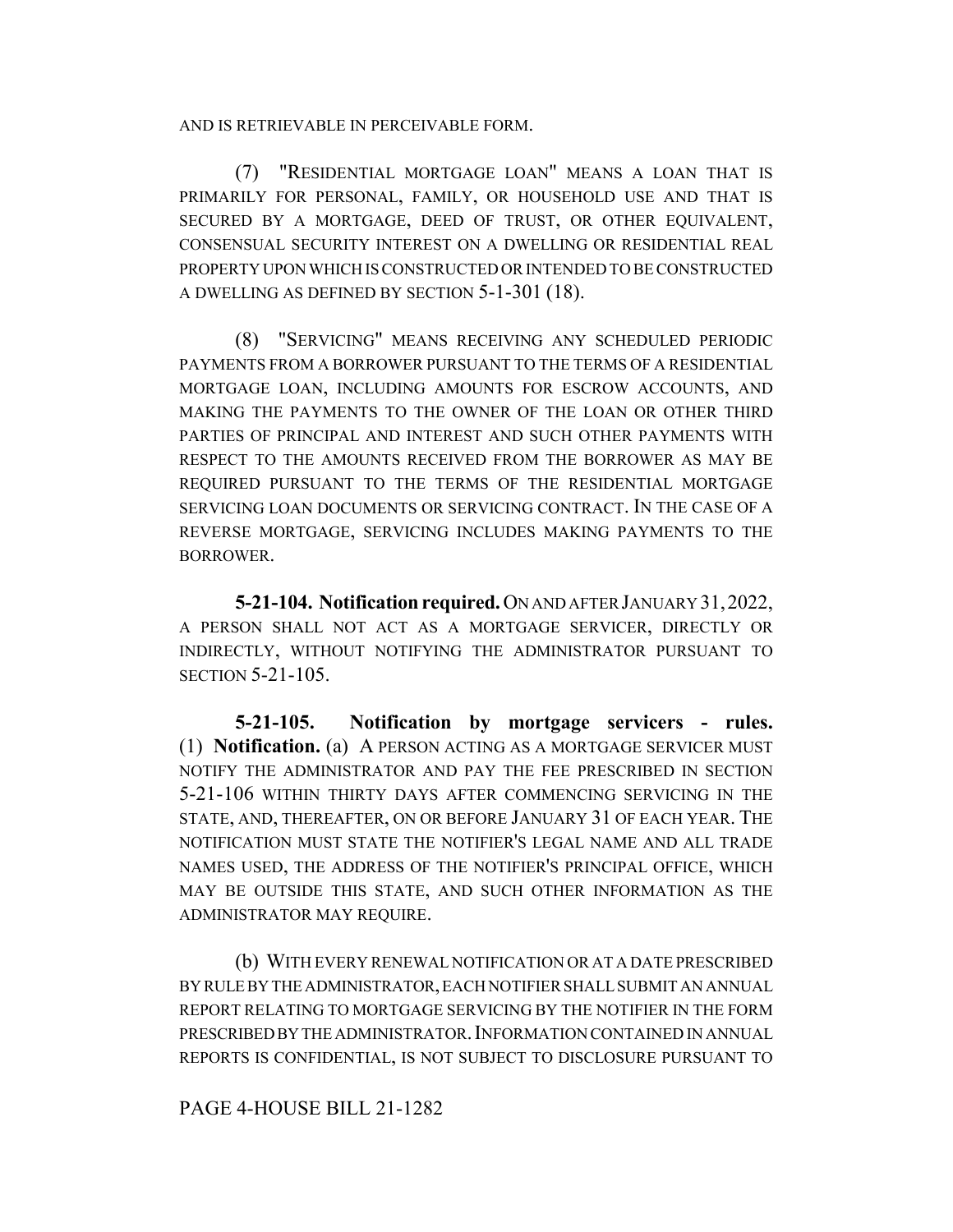PART 2 OF ARTICLE 72 OF TITLE 24, AND MAY BE PUBLISHED ONLY IN COMPOSITE FORM.

(2) **Records retention - records request.** (a) A MORTGAGE SERVICER SHALL MAINTAIN ADEQUATE RECORDS FOR NOT LESS THAN FOUR YEARS FOLLOWING THE FINAL PAYMENT ON THE RESIDENTIAL MORTGAGE LOAN, TRANSFER OF THE MORTGAGE SERVICING RIGHTS, OR THE ASSIGNMENT OF THE LOAN, WHICHEVER OCCURS FIRST. UPON REQUEST BY THE ADMINISTRATOR, A MORTGAGE SERVICER SHALL MAKE THE RECORDS AVAILABLE OR SHALL SEND THE RECORDS TO THE ADMINISTRATOR BY REGISTERED OR CERTIFIED MAIL, RETURN RECEIPT REQUESTED, OR BY ANY EXPRESS DELIVERY CARRIER THAT PROVIDES A DATED DELIVERY RECEIPT, NOT LATER THAN THIRTY BUSINESS DAYS AFTER REQUESTED BY THE ADMINISTRATOR OR OTHER METHOD OF DELIVERY AS AGREED TO IN WRITING BY THE ADMINISTRATOR, INCLUDING SECURE ELECTRONIC TRANSMISSION. UPON A NOTIFIER'S REQUEST, THE ADMINISTRATOR MAY GRANT THE NOTIFIER ADDITIONAL TIME TO MAKE THE RECORDS AVAILABLE OR TO SEND THE RECORDS TO THE ADMINISTRATOR.

(b) EVERY MORTGAGE SERVICER SHALL MAINTAIN RECORDS IN CONFORMITY WITH THIS ARTICLE 21, RULES ADOPTED PURSUANT TO THIS ARTICLE 21, AND GENERALLY ACCEPTED ACCOUNTING PRINCIPLES AND PRACTICES IN A MANNER THAT WILL ENABLE THE ADMINISTRATOR TO DETERMINE WHETHER THE SERVICER IS COMPLYING WITH THIS ARTICLE 21. A MORTGAGE SERVICER'S RECORD-KEEPING SYSTEM IS SUFFICIENT IF THE SERVICER MAKES THE REQUIRED INFORMATION REASONABLY AVAILABLE. THE RECORDS NEED NOT BE KEPT IN THE PLACE OF BUSINESS WHERE MORTGAGE LOANS ARE SERVICED IF THE ADMINISTRATOR IS GIVEN FREE ACCESS TO THE RECORDS WHEREVER LOCATED.

**5-21-106. Fees.** (1) A NOTIFIER SHALL PAY THE FOLLOWING NONREFUNDABLE FEES ESTABLISHED BY THE ADMINISTRATOR PURSUANT TO SUBSECTION (3) OF THIS SECTION:

(a) AN INITIAL NOTIFICATION FEE; AND

(b) AN ANNUAL NOTIFICATION FEE.

(2) THE ADMINISTRATOR SHALL TRANSMIT THE FEES TO THE STATE TREASURER, WHO SHALL CREDIT THEM TO THE UNIFORM CONSUMER CREDIT

# PAGE 5-HOUSE BILL 21-1282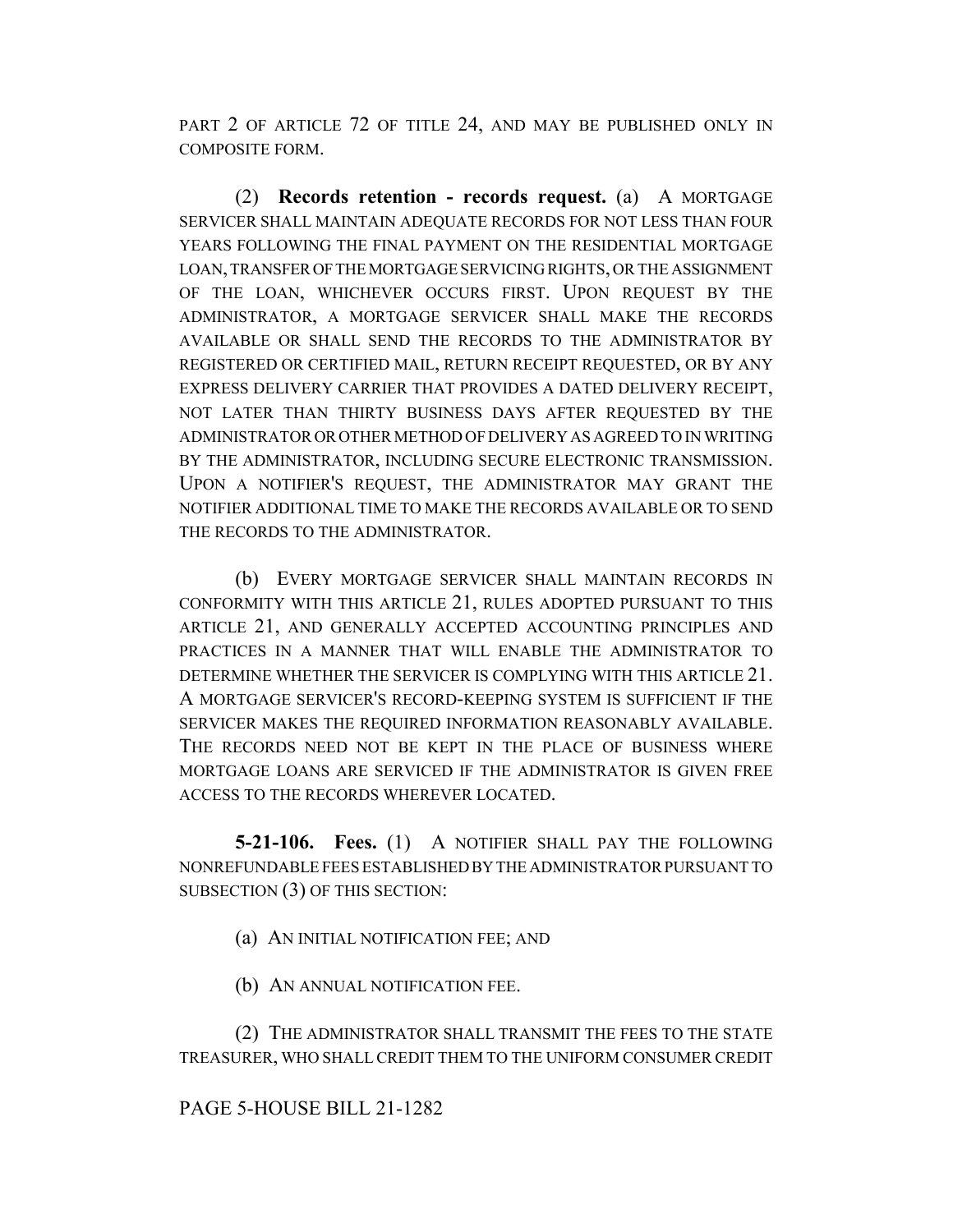CODE CASH FUND CREATED IN SECTION 5-6-204 (1).

(3) THE ADMINISTRATOR SHALL SET THE FEES REQUIRED BY SUBSECTION (1) OF THIS SECTION IN AN AMOUNT ESTIMATED TO COVER THE ADMINISTRATOR'S COSTS IN IMPLEMENTING THIS ARTICLE 21 AND MAY PERIODICALLY REDUCE OR INCREASE THE AMOUNT OF ONE OR MORE OF THE FEES IF NECESSARY PURSUANT TO SECTION 24-75-402 (3) AND (4) TO REDUCE THE UNCOMMITTED RESERVES OF THE UNIFORM CONSUMER CREDIT CODE CASH FUND.

**5-21-107. Federal laws.** (1) A MORTGAGE SERVICER SHALL COMPLY WITH ALL FEDERAL LAWS AND REGULATIONS APPLICABLE TO MORTGAGE SERVICERS FOR THEIR MORTGAGE SERVICING ACTIVITIES, INCLUDING:

(a) THE FEDERAL "REAL ESTATE SETTLEMENT PROCEDURES ACT OF 1974", 12 U.S.C. SEC. 2601 ET SEQ., AS AMENDED; AND

(b) THE "TRUTH IN LENDING ACT", 15 U.S.C. SEC. 1601 ET SEQ., AS AMENDED.

(2) IN ADDITION TO ANY OTHER REMEDIES PROVIDED BY LAW, A VIOLATION OF ANY FEDERAL LAW OR REGULATION THAT IS COVERED BY SUBSECTION (1) OF THIS SECTION SHALL BE DEEMED A VIOLATION OF THIS ARTICLE 21.

(3) ALL FINANCIAL RESPONSIBILITY REQUIREMENTS OF THIS ARTICLE 21 SHALL BE PRESUMED TO BE MET IF A MORTGAGE SERVICER IS CURRENTLY APPROVED TO SERVICE LOANS BY THE FEDERAL NATIONAL MORTGAGE ASSOCIATION, FEDERAL HOME LOAN MORTGAGE CORPORATION, OR GOVERNMENT NATIONAL MORTGAGE ASSOCIATION OR IF IT MEETS PRUDENTIAL STANDARDS ESTABLISHED BY THE CONFERENCE OF STATE BANK SUPERVISORS.

**5-21-108. Powers and duties of the administrator - rules.** (1) THE ADMINISTRATOR MAY CONDUCT INVESTIGATIONS AND EXAMINATIONS AS FOLLOWS:

(a) FOR PURPOSES OF GENERAL OR SPECIFIC INQUIRY OR INVESTIGATION TO DETERMINE COMPLIANCE WITH THIS ARTICLE 21, THE ADMINISTRATOR MAY ACCESS, RECEIVE, AND USE ANY RECORDS OR

# PAGE 6-HOUSE BILL 21-1282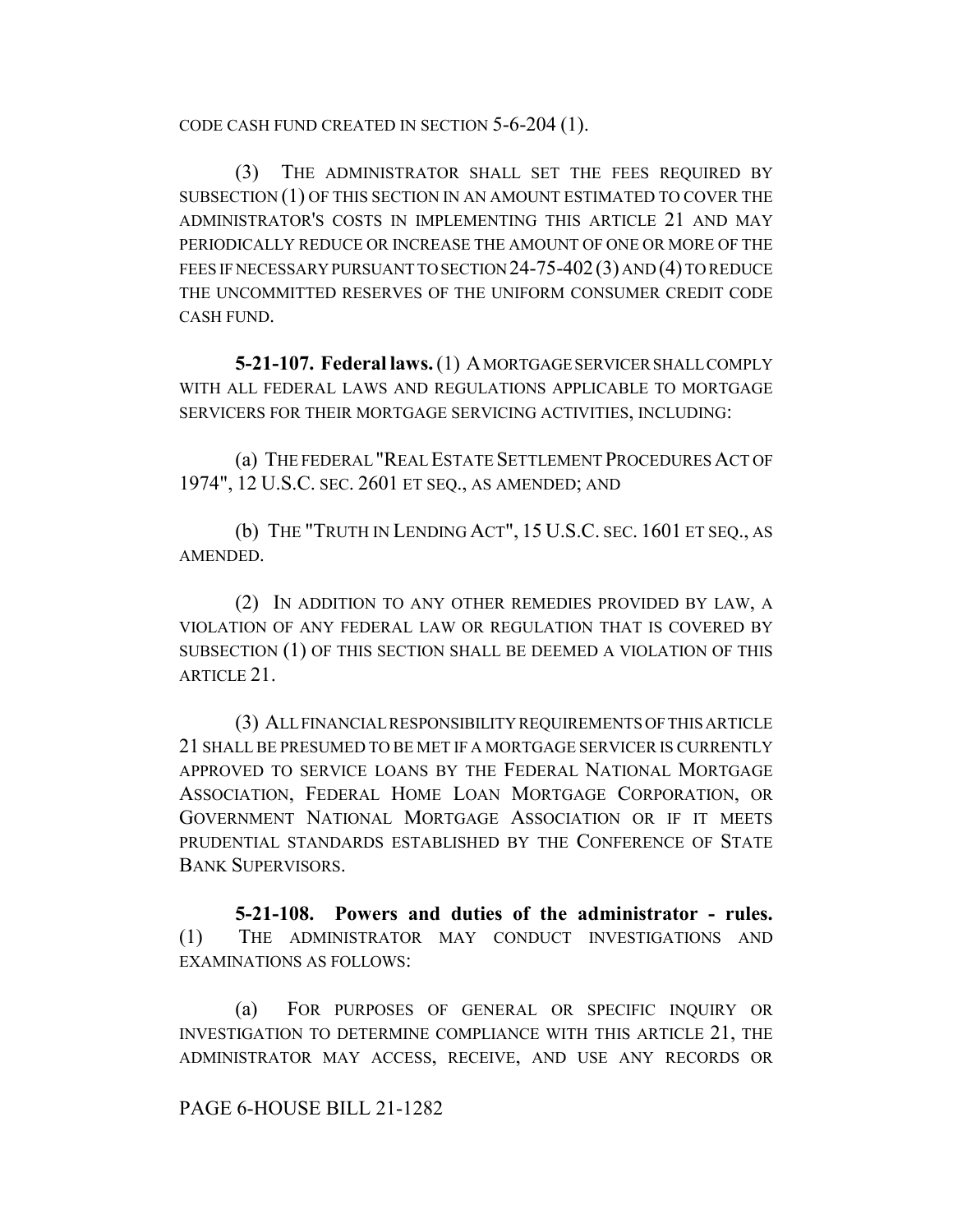INFORMATION BELONGING TO A NOTIFIER OR PERSON SUBJECT TO THIS ARTICLE 21 WHO MAY HAVE FAILED TO NOTIFY THE ADMINISTRATOR PURSUANT TO SECTION 5-21-104, INCLUDING CRIMINAL, CIVIL, AND ADMINISTRATIVE HISTORY INFORMATION; PERSONAL HISTORY AND EXPERIENCE INFORMATION, INCLUDING INDEPENDENT CREDIT REPORTS OBTAINED FROM A CONSUMER REPORTING AGENCY DESCRIBED IN SECTION 603 (p) OF THE FEDERAL "FAIR CREDIT REPORTING ACT", 15 U.S.C. SEC. 1681a, AS AMENDED; AND ANY OTHER RECORDS OR INFORMATION THE ADMINISTRATOR CONSIDERS RELEVANT TO THE INQUIRY OR INVESTIGATION REGARDLESS OF THE LOCATION, POSSESSION, CONTROL, OR CUSTODY OF THE RECORDS OR INFORMATION.

(b) THE ADMINISTRATOR MAY INITIATE AN INVESTIGATION OR EXAMINATION WHERE THERE IS REASON TO BELIEVE THAT THERE IS A POTENTIAL VIOLATION THAT RISKS CONSUMER HARM, WHERE A PERSON WHO MAY BE SUBJECT TO THIS ARTICLE 21 MAY HAVE FAILED TO NOTIFY THE ADMINISTRATOR, OR BASED ON A SUBSTANTIATED COMPLAINT. THE ADMINISTRATOR MAY REVIEW, INVESTIGATE, OR EXAMINE ANY NOTIFIER OR PERSON SUBJECT TO THIS ARTICLE 21 AS OFTEN AS NECESSARY IN ORDER TO CARRY OUT THE PURPOSES OF THIS ARTICLE 21. THE ADMINISTRATOR MAY DIRECT, SUBPOENA, OR ORDER THE ATTENDANCE OF AND EXAMINE UNDER OATH ANY PERSON WHOSE TESTIMONY MAY BE REQUIRED ABOUT THE RESIDENTIAL MORTGAGE LOAN, RESIDENTIAL MORTGAGE LOAN SERVICING, OR THE BUSINESS OR SUBJECT MATTER OF AN EXAMINATION OR INVESTIGATION AND MAY DIRECT, SUBPOENA, OR ORDER THE PERSON TO PRODUCE RECORDS THE ADMINISTRATOR CONSIDERS RELEVANT TO THE INQUIRY.NOTHING LIMITS THE SCOPE OF THE ADMINISTRATOR'S AUTHORITY TO REVIEW AND INVESTIGATE POTENTIAL VIOLATIONS OR HARM DISCOVERED IN THE COURSE OF AN INVESTIGATION.

(c) (I) IN MAKING AN EXAMINATION OR INVESTIGATION AUTHORIZED BY THIS SECTION, THE ADMINISTRATOR MAY CONTROL ACCESS TO ANY RECORDS OF THE NOTIFIER OR PERSON UNDER EXAMINATION OR INVESTIGATION. THE ADMINISTRATOR MAY TAKE POSSESSION OF THE RECORDS OR PLACE A PERSON IN EXCLUSIVE CHARGE OF THE RECORDS IN THE PLACE WHERE THEY ARE USUALLY KEPT.

(II) DURING THE PERIOD OF CONTROL, A PERSON MAY NOT REMOVE OR ATTEMPT TO REMOVE ANY OF THE RECORDS EXCEPT PURSUANT TO A COURT ORDER OR WITH THE WRITTEN CONSENT OF THE ADMINISTRATOR.

#### PAGE 7-HOUSE BILL 21-1282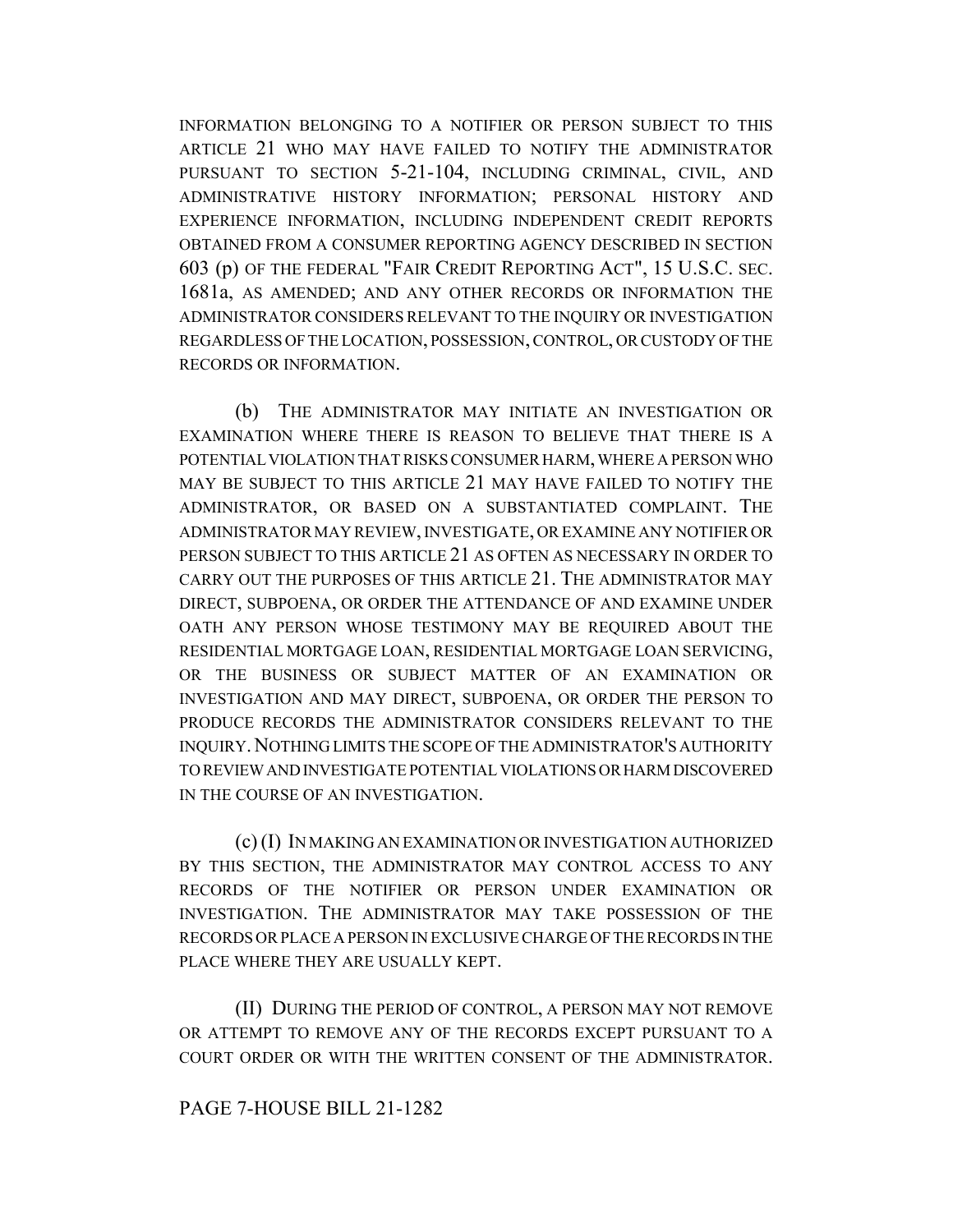UNLESS THE ADMINISTRATOR HAS REASONABLE GROUNDS TO BELIEVE THE RECORDS OF THE NOTIFIER OR PERSON HAVE BEEN, OR ARE AT RISK OF BEING, ALTERED OR DESTROYED FOR PURPOSES OF CONCEALING A VIOLATION OF THIS ARTICLE 21, THE NOTIFIER OR OWNER OF THE RECORDS MAY HAVE ACCESS TO THE RECORDS AS NECESSARY TO CONDUCT ITS ORDINARY BUSINESS AFFAIRS.

(2) IN ORDER TO CARRY OUT THE PURPOSES OF THIS SECTION, THE ADMINISTRATOR MAY:

(a) RETAIN ATTORNEYS, ACCOUNTANTS, OR OTHER PROFESSIONALS AND SPECIALISTS AS EXAMINERS, AUDITORS, OR INVESTIGATORS TO CONDUCT OR ASSIST IN CONDUCTING EXAMINATIONS OR INVESTIGATIONS;

(b) ENTER INTO AGREEMENTS OR RELATIONSHIPS WITH OTHER GOVERNMENT OFFICIALS OR REGULATORY ASSOCIATIONS IN ORDER TO IMPROVE EFFICIENCIES AND REDUCE REGULATORY BURDEN BY SHARING RESOURCES, STANDARDIZED OR UNIFORM METHODS OR PROCEDURES, AND RECORDS OR INFORMATION OBTAINED UNDER THIS SECTION;

(c) USE, HIRE, CONTRACT FOR, OR EMPLOY PUBLICLY OR PRIVATELY AVAILABLE ANALYTICAL SYSTEMS, METHODS, OR SOFTWARE TO EXAMINE OR INVESTIGATE THE NOTIFIER OR PERSON SUBJECT TO THIS ARTICLE 21;

(d) ACCEPT AND RELY ON EXAMINATION OR INVESTIGATION REPORTS MADE BY OTHER GOVERNMENT OFFICIALS WITHIN OR OUTSIDE THIS STATE; AND

(e) ACCEPT AUDIT REPORTS MADE BY AN INDEPENDENT CERTIFIED PUBLIC ACCOUNTANT FOR THE NOTIFIER OR PERSON SUBJECT TO THIS ARTICLE 21 IN THE COURSE OF THAT PART OF THE EXAMINATION COVERING THE SAME GENERAL SUBJECT MATTER AS THE AUDIT AND MAY INCORPORATE THE AUDIT REPORT IN A REPORT OF EXAMINATION, REPORT OF INVESTIGATION, OR OTHER WRITING OF THE ADMINISTRATOR.

(3) A PERSON SUBJECT TO INVESTIGATION OR EXAMINATION UNDER THIS SECTION MAY NOT KNOWINGLY WITHHOLD, ABSTRACT, REMOVE, MUTILATE, OR DESTROY ANY RECORDS OR OTHER INFORMATION RELATING TO INFORMATION REGULATED UNDER THIS ARTICLE 21.

#### PAGE 8-HOUSE BILL 21-1282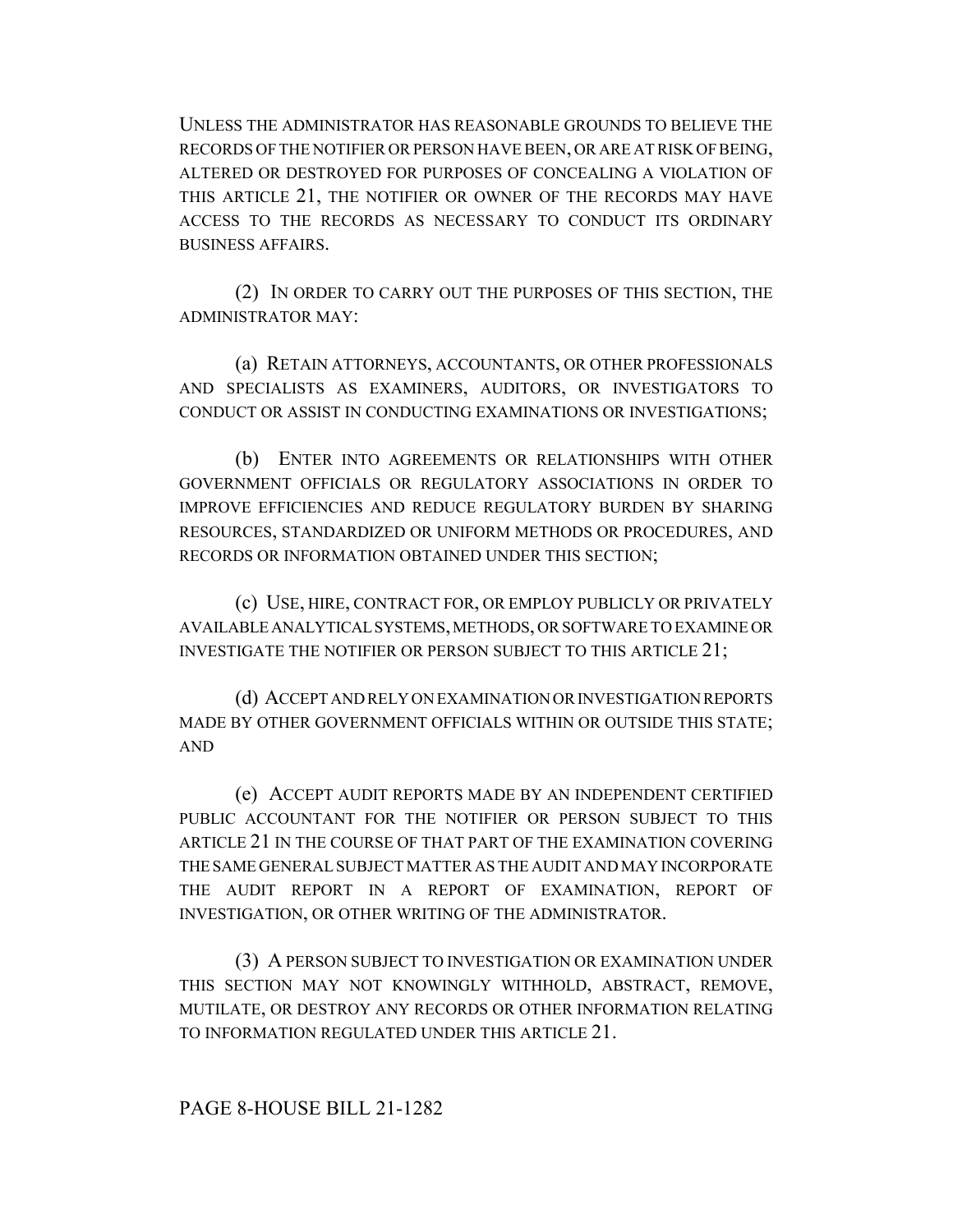(4) WHENEVER IT APPEARS TO THE ADMINISTRATOR THAT A PERSON HAS VIOLATED, IS VIOLATING, OR IS ABOUT TO VIOLATE THIS SECTION OR A RULE ADOPTED PURSUANT TO THIS ARTICLE 21 OR THAT A NOTIFIER OR AN OWNER, DIRECTOR, OFFICER, MEMBER, PARTNER, SHAREHOLDER, TRUSTEE, EMPLOYEE, OR AGENT OF THE NOTIFIER HAS COMMITTED FRAUD, ENGAGED IN DISHONEST ACTIVITIES, OR MADE A MISREPRESENTATION, THE ADMINISTRATOR MAY TAKE ACTION AGAINST THE PERSON OR NOTIFIER IN ACCORDANCE WITH THIS ARTICLE 21.

(5) THE ADMINISTRATOR SHALL ADOPT RULES AS NECESSARY TO IMPLEMENT THIS ARTICLE 21.

**5-21-109. Application of administrative procedures.** EXCEPT AS OTHERWISE PROVIDED IN THIS ARTICLE 21, SECTIONS 24-4-102 TO 24-4-106 APPLY TO AND GOVERN ALL RULES PROMULGATED AND ALL ADMINISTRATIVE ACTION TAKEN BY THE ADMINISTRATOR PURSUANT TO THIS ARTICLE 21; EXCEPT THAT SECTION 24-4-104 (3) DOES NOT APPLY TO ANY SUCH ACTION.

**5-21-110. Administrative enforcement orders.** (1) AFTER NOTICE AND HEARING, THE ADMINISTRATOR MAY ORDER A MORTGAGE SERVICER OR A PERSON ACTING IN THE MORTGAGE SERVICER'S BEHALF TO CEASE AND DESIST FROM ENGAGING IN VIOLATIONS OF THIS ARTICLE 21 OR ANY RULE OR ORDER LAWFULLY MADE PURSUANT TO THIS ARTICLE 21.THE ORDER ISSUED BY THE ADMINISTRATOR MAY ALSO REQUIRE THE MORTGAGE SERVICER OR PERSON TO MAKE REFUNDS TO INDIVIDUALS OF OVERCHARGES OR OTHER DAMAGES SUFFERED BY THE BORROWER UNDER THIS ARTICLE 21 AND A CIVIL PENALTY IN THE AMOUNTS STATED IN 12 U.S.C. SEC. 5565 (c)(2), ALL OR PART OF WHICH MAY BE SPECIFICALLY DESIGNATED FOR CONSUMER AND CREDITOR EDUCATIONAL PURPOSES. WHEN SEEKING CIVIL PENALTIES, THE ADMINISTRATOR SHALL CONSIDER THE MITIGATING FACTORS IN 12 U.S.C. SEC. 5565 (c)(3).

(2) A MORTGAGE SERVICER AGGRIEVED BY AN ORDER OF THE ADMINISTRATOR MAY OBTAIN JUDICIAL REVIEW OF THE ORDER IN THE COLORADO COURT OF APPEALS. THE ADMINISTRATOR MAY OBTAIN AN ORDER OF THE COURT FOR ENFORCEMENT OF THE ADMINISTRATOR'S ORDER IN THE DISTRICT COURT UNDER SECTION 24-4-106.ALL PROCEEDINGS UNDER THIS SECTION ARE GOVERNED BY SECTIONS 24-4-105 AND 24-4-106.

# **5-21-111. Assurance of discontinuance.** IF IT IS CLAIMED THAT A

# PAGE 9-HOUSE BILL 21-1282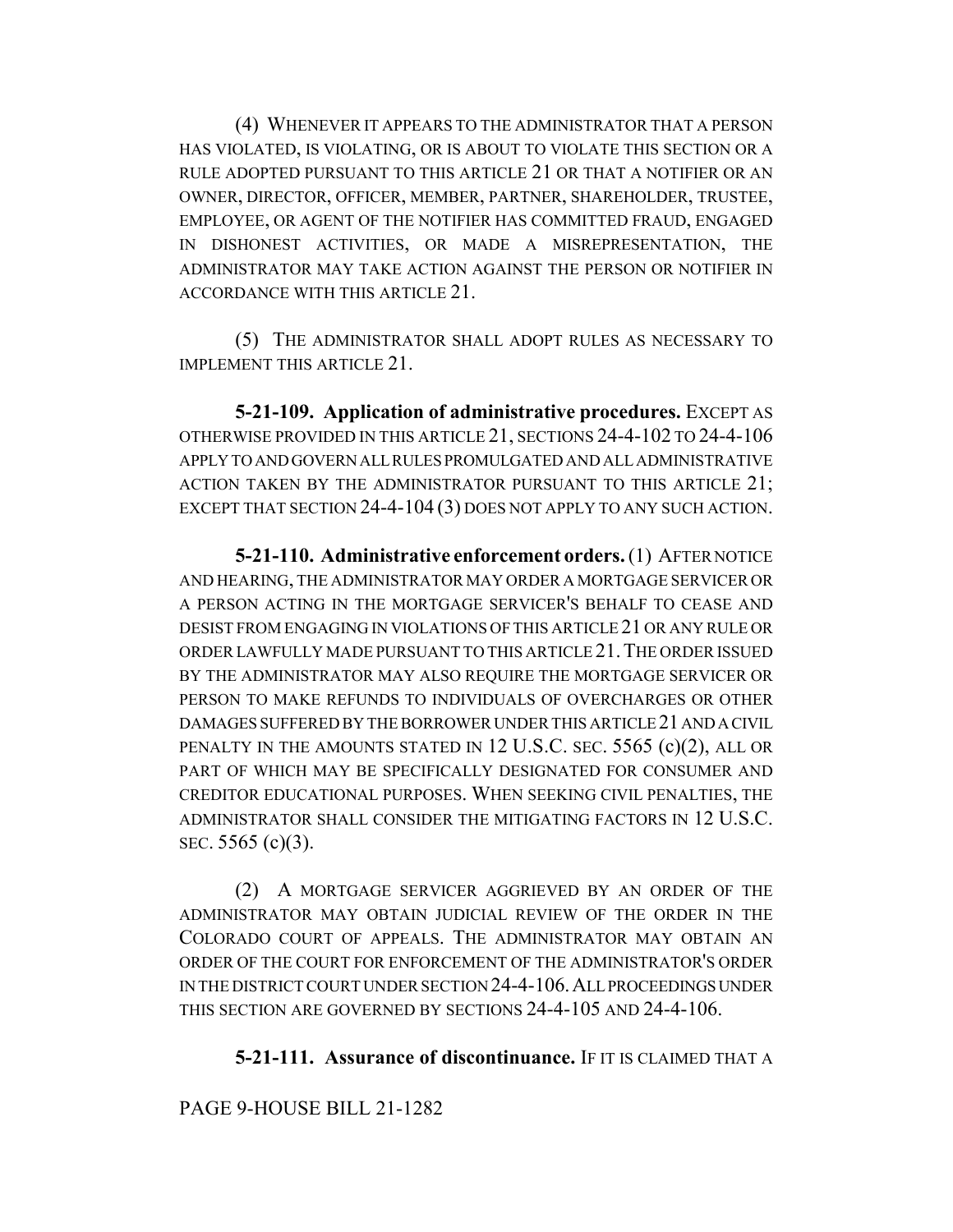PERSON HAS VIOLATED THIS ARTICLE 21, THE ADMINISTRATOR MAY ACCEPT AN ASSURANCE IN WRITING THAT THE PERSON WILL NOT ENGAGE IN THE CONDUCT IN THE FUTURE.THE ASSURANCE MAY ALSO REQUIRE THE PERSON TO MAKE REFUNDS TO INDIVIDUALS OF UNLAWFUL CHARGES UNDER THIS ARTICLE 21, PAY A PENALTY AUTHORIZED IN SECTION 5-21-110, ALL OR PART OF WHICH MAY BE SPECIFICALLY DESIGNATED FOR CONSUMER AND CREDITOR EDUCATIONAL PURPOSES, AND REIMBURSE THE ADMINISTRATOR FOR THE ADMINISTRATOR'S REASONABLE COSTS INCURRED IN INVESTIGATING THE CONDUCT.IF A PERSON GIVING AN ASSURANCE OF DISCONTINUANCE FAILS TO COMPLY WITH ITS TERMS, THE ASSURANCE IS EVIDENCE THAT PRIOR TO THE ASSURANCE, THAT PERSON ENGAGED IN THE CONDUCT DESCRIBED IN THE ASSURANCE.

**5-21-112. Injunctions.** THE ADMINISTRATOR MAY BRING A CIVIL ACTION TO RESTRAIN A PERSON FROM VIOLATING THIS ARTICLE 21 OR RULES PROMULGATED PURSUANT TO THIS ARTICLE 21 AND FOR OTHER APPROPRIATE RELIEF, INCLUDING SUCH ORDERS OR JUDGMENTS AS MAY BE NECESSARY TO COMPLETELY COMPENSATE OR RESTORE TO THE INDIVIDUAL'S ORIGINAL POSITION ANY INDIVIDUAL AFFECTED BY THE VIOLATION. THE ADMINISTRATOR MAY ALSO APPLY FOR A TEMPORARY RESTRAINING ORDER OR A PRELIMINARY INJUNCTION AGAINST A RESPONDENT PENDING FINAL DETERMINATION OF PROCEEDINGS. NO BOND OR OTHER SECURITY IS REQUIRED OF THE ADMINISTRATOR BEFORE RELIEF UNDER THIS SECTION MAY BE GRANTED.

**5-21-113. Civil actions by the administrator.** (1) THE ADMINISTRATOR MAY BRING A CIVIL ACTION AGAINST A MORTGAGE SERVICER OR ANY OTHER PERSON FOR ANY VIOLATIONS OF THIS ARTICLE 21. AN ACTION MAY RELATE TO TRANSACTIONS WITH MORE THAN ONE INDIVIDUAL.THE COURT MAY ORDER A MORTGAGE SERVICER TO REFUND TO INDIVIDUALS OVERCHARGES OR OTHER DAMAGES SUFFERED BY THE BORROWER COLLECTED IN VIOLATION OF THIS ARTICLE 21 AND MAY ALSO ASSESS CIVIL PENALTIES AGAINST THE MORTGAGE SERVICER AS SET FORTH IN SECTION 5-21-110. IF THE ADMINISTRATOR PREVAILS IN AN ACTION BROUGHT UNDER THIS SECTION, THE ADMINISTRATOR MAY RECOVER REASONABLE COSTS IN INVESTIGATING AND BRINGING THE ACTION AND MAY RECOVER REASONABLE ATTORNEY FEES.WHEN DETERMINING WHETHER TO SEEK CIVIL PENALTIES UNDER THIS SECTION, THE ADMINISTRATOR SHALL CONSIDER WHETHER THE FEDERAL CONSUMER FINANCIAL PROTECTION BUREAU HAS IMPOSED CIVIL PENALTIES ON THE SAME SERVICER FOR THE

PAGE 10-HOUSE BILL 21-1282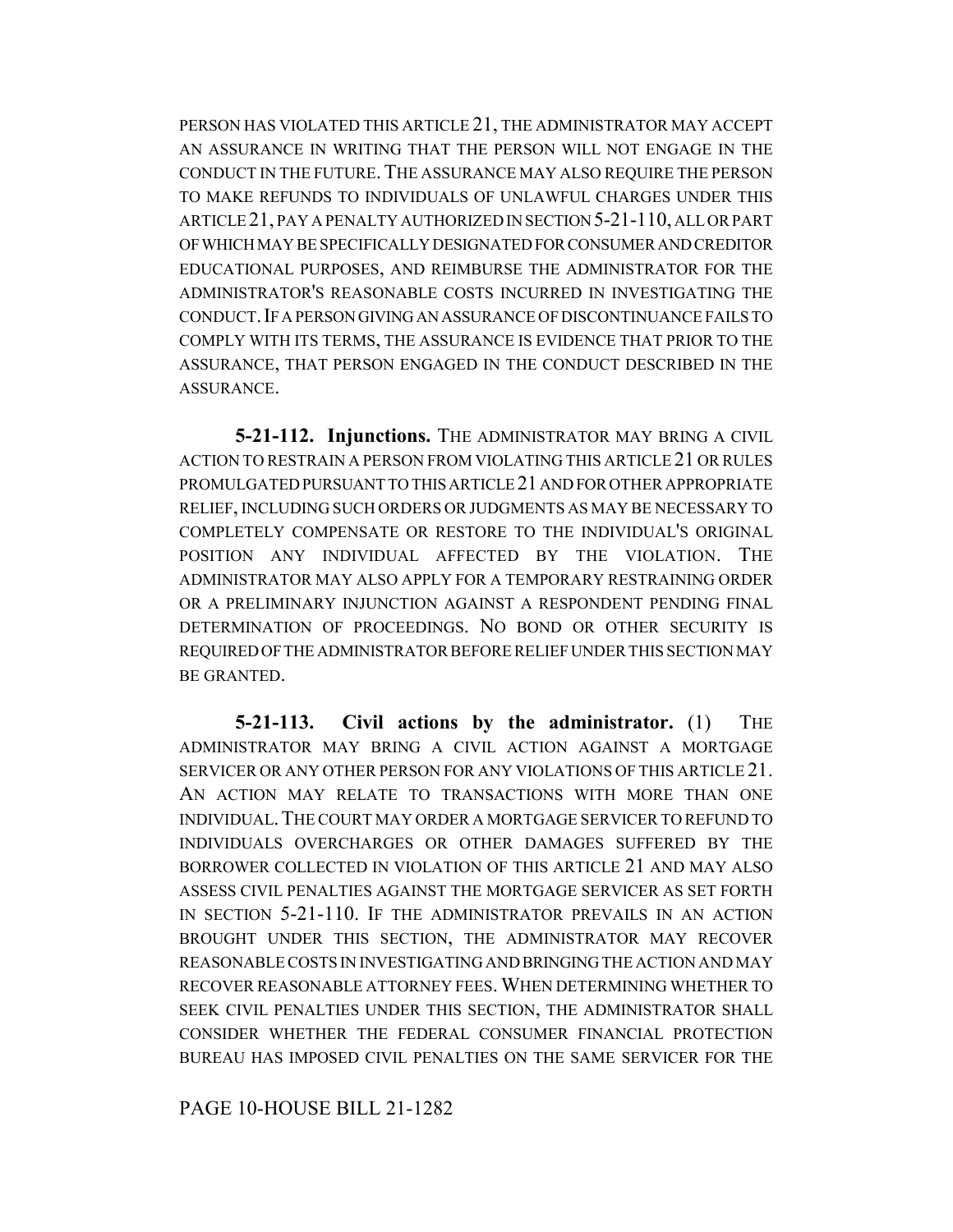SAME VIOLATION AND ANY OTHER MITIGATING FACTORS, IN ORDER TO AVOID DUPLICATIVE CIVIL PENALTIES. IF THE FEDERAL CONSUMER FINANCIAL PROTECTION BUREAU HAS BEEN AWARDED AND PAID CIVIL PENALTIES BASED ON A PARTICULAR ACT OR OMISSION OR A SERIES OF ACTS OR OMISSIONS, CIVIL PENALTIES UNDER SECTION 5-21-110 THAT ARE BASED ON THE SAME ACTS OR OMISSIONS ARE REDUCED BY THE SAME AMOUNT OR TO ONE THOUSAND FIVE HUNDRED DOLLARS PER VIOLATION, WHICHEVER IS LESS. THE ADMINISTRATOR SHALL, TO THE EXTENT POSSIBLE, COORDINATE WITH THE FEDERAL CONSUMER FINANCIAL PROTECTION BUREAU BEFORE TAKING ACTION IN ORDER TO AVOID DUPLICATION OF INVESTIGATIONS AND PENALTIES, UNLESS THE ADMINISTRATOR'S INVESTIGATION OR PENALTIES RELATE TO ACTS OR OMISSIONS SEPARATE FROM THE FEDERAL CONSUMER FINANCIAL PROTECTION BUREAU ACTIVITIES.

- (2) NOTHING IN THIS ARTICLE 21:
- (a) CREATES A PRIVATE RIGHT OF ACTION; OR

(b) AFFECTS ANY REMEDY THAT A BORROWER MAY HAVE PURSUANT TO LAW OTHER THAN THIS ARTICLE 21.

**5-21-114. Limitations.** NOTWITHSTANDING ARTICLE 80 OF TITLE 13, ALL ACTIONS BROUGHT UNDER THIS ARTICLE 21 MUST BE COMMENCED WITHIN FOUR YEARS AFTER THE DATE ON WHICH ANY VIOLATION OF THIS ARTICLE 21 OCCURRED OR THE DATE ON WHICH THE LAST IN A SERIES OF THE ACTS OR PRACTICES OCCURRED OR WITHIN FOUR YEARS AFTER THE PLAINTIFF DISCOVERED OR IN THE EXERCISE OF REASONABLE DILIGENCE SHOULD HAVE DISCOVERED THE OCCURRENCE OF A VIOLATION OF THIS ARTICLE 21; EXCEPT THAT THE PERIOD OF LIMITATION PROVIDED IN THIS SECTION MAY BE EXTENDED FOR A PERIOD OF ONE YEAR IF THE PLAINTIFF PROVES THAT FAILURE TO TIMELY COMMENCE THE ACTION WAS CAUSED BY THE DEFENDANT ENGAGING IN CONDUCT CALCULATED TO INDUCE THE PLAINTIFF TO REFRAIN FROM OR POSTPONE THE COMMENCEMENT OF THE ACTION.

**5-21-115. Confidential information.** (1) THE ADMINISTRATOR SHALL NOT MAKE PUBLIC THE NAME OR IDENTITY OF A PERSON WHOSE ACTS OR CONDUCT THE ADMINISTRATOR INVESTIGATES OR EXAMINES PURSUANT TO THIS ARTICLE 21 OR THE FACTS DISCLOSED IN THE INVESTIGATION OR EXAMINATION.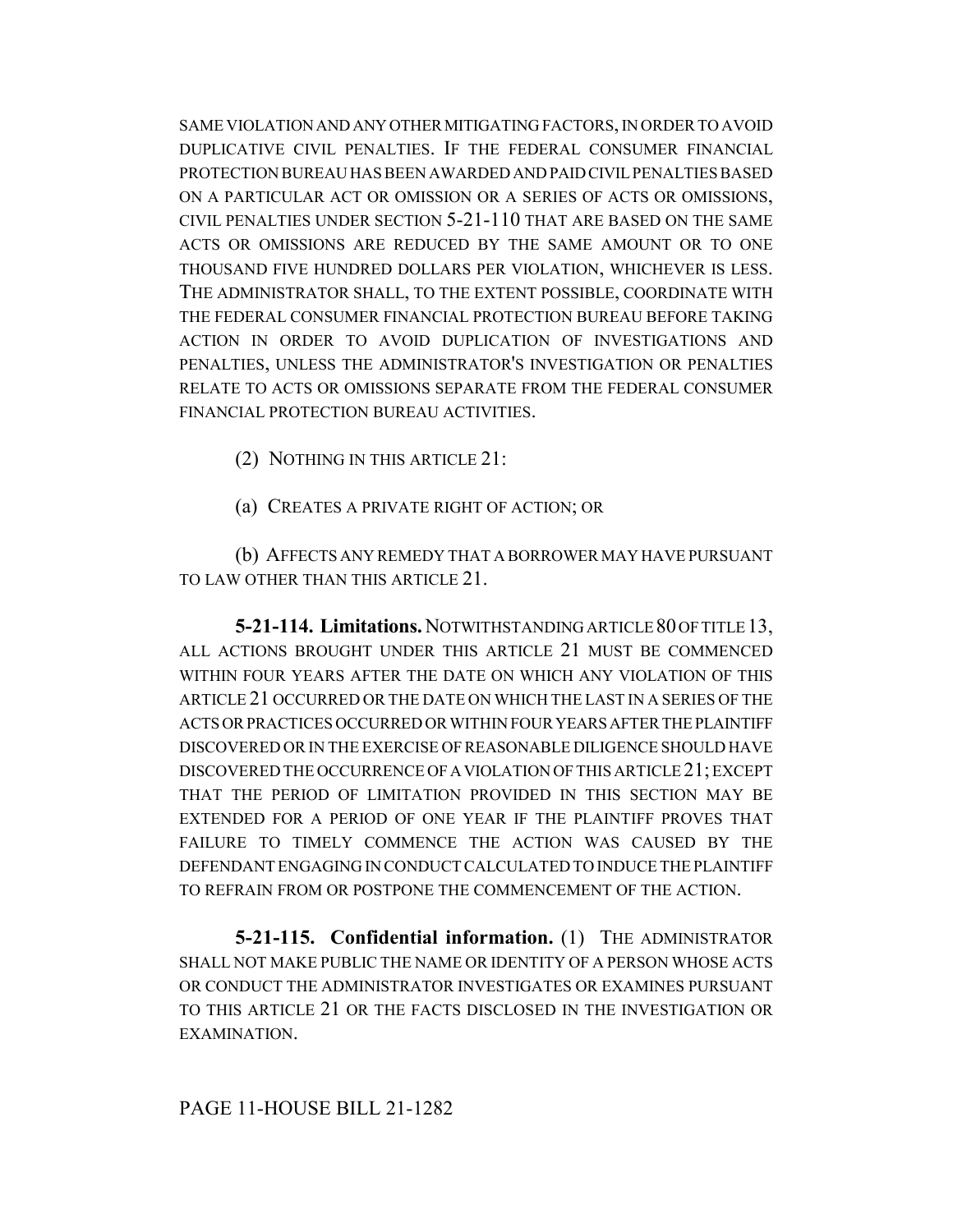(2) THE ADMINISTRATOR MAY DISCLOSE NOTIFICATION RECORDS PROVIDED TO THE ADMINISTRATOR AND OTHER CONTENTS OF THE RECORDS MAINTAINED PURSUANT TO THIS ARTICLE 21, BUT THE ADMINISTRATOR SHALL NOT MAKE PUBLIC THE CONFIDENTIAL INFORMATION CONTAINED IN THE RECORDS.

(3) THE RESTRICTIONS ON THE DISCLOSURE OF INFORMATION IN SUBSECTIONS (1) AND (2) OF THIS SECTION DO NOT APPLY TO DISCLOSURES BY THE ADMINISTRATOR IN ACTIONS OR ENFORCEMENT PROCEEDINGS PURSUANT TO THIS ARTICLE 21.

**5-21-116. Reporting.** (1) THE DEPARTMENT OF LAW SHALL INCLUDE IN ITS ANNUAL PRESENTATIONS HELD PURSUANT TO SECTION 2-7-203 UPDATES CONCERNING THE ADMINISTRATION OF THIS ARTICLE 21, INCLUDING:

(a) COMPLAINTS DATA, ENFORCEMENT ACTIONS, AND OTHER RELEVANT REGULATORY DATA; AND

(b) THE USE OF FEES COLLECTED BY THE ADMINISTRATOR PURSUANT TO THIS ARTICLE 21 AND THE USE OF FEES SUBJECT TO SECTION 12-10-718 THAT ARE REAPPROPRIATED TO THE DEPARTMENT OF LAW PURSUANT TO SECTION 12-10-719.

**SECTION 2.** In Colorado Revised Statutes, 13-4-102, **add** (2)(nn) as follows:

**13-4-102. Jurisdiction.** (2) The court of appeals has initial jurisdiction to:

(nn) REVIEW FINAL DECISIONS OR ORDERS OF THE ADMINISTRATOR AS PROVIDED IN ARTICLE 21 OF TITLE 5.

**SECTION 3. Appropriation.** For the 2021-22 state fiscal year, \$51,783 is appropriated to the department of law for use by consumer protection. This appropriation is from the uniform consumer credit code cash fund created in section 5-6-204 (1), C.R.S., and is based on an assumption that the department will require an additional 0.5 FTE. To implement this act, the department may use this appropriation for consumer credit unit.

PAGE 12-HOUSE BILL 21-1282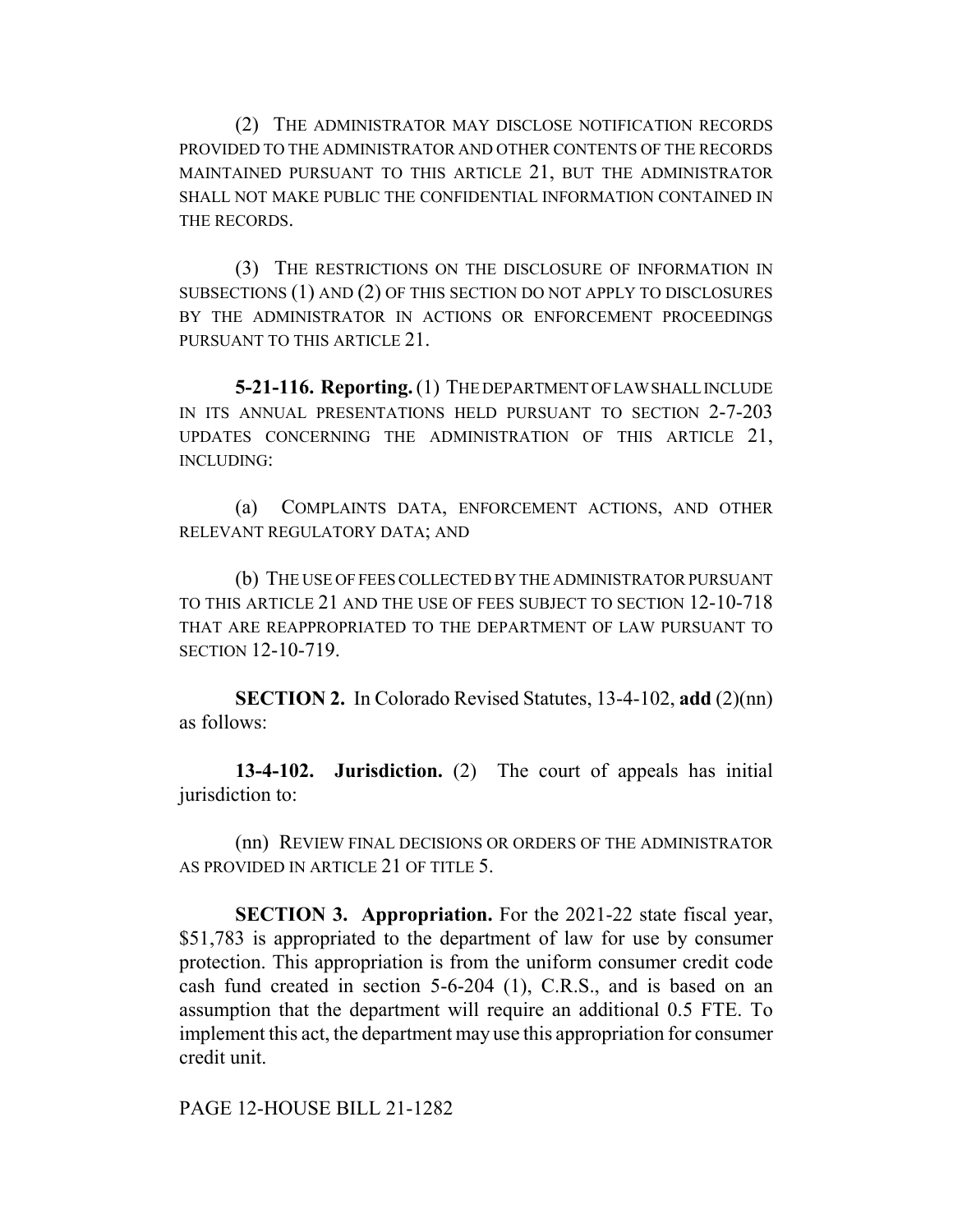**SECTION 4. Act subject to petition - effective date applicability.** (1) This act takes effect January 1, 2022; except that, if a referendum petition is filed pursuant to section 1 (3) of article V of the state constitution against this act or an item, section, or part of this act within the ninety-day period after final adjournment of the general assembly, then the act, item, section, or part will not take effect unless approved by the people at the general election to be held in November 2022 and, in such case, will take effect on the date of the official declaration of the vote thereon by the governor.